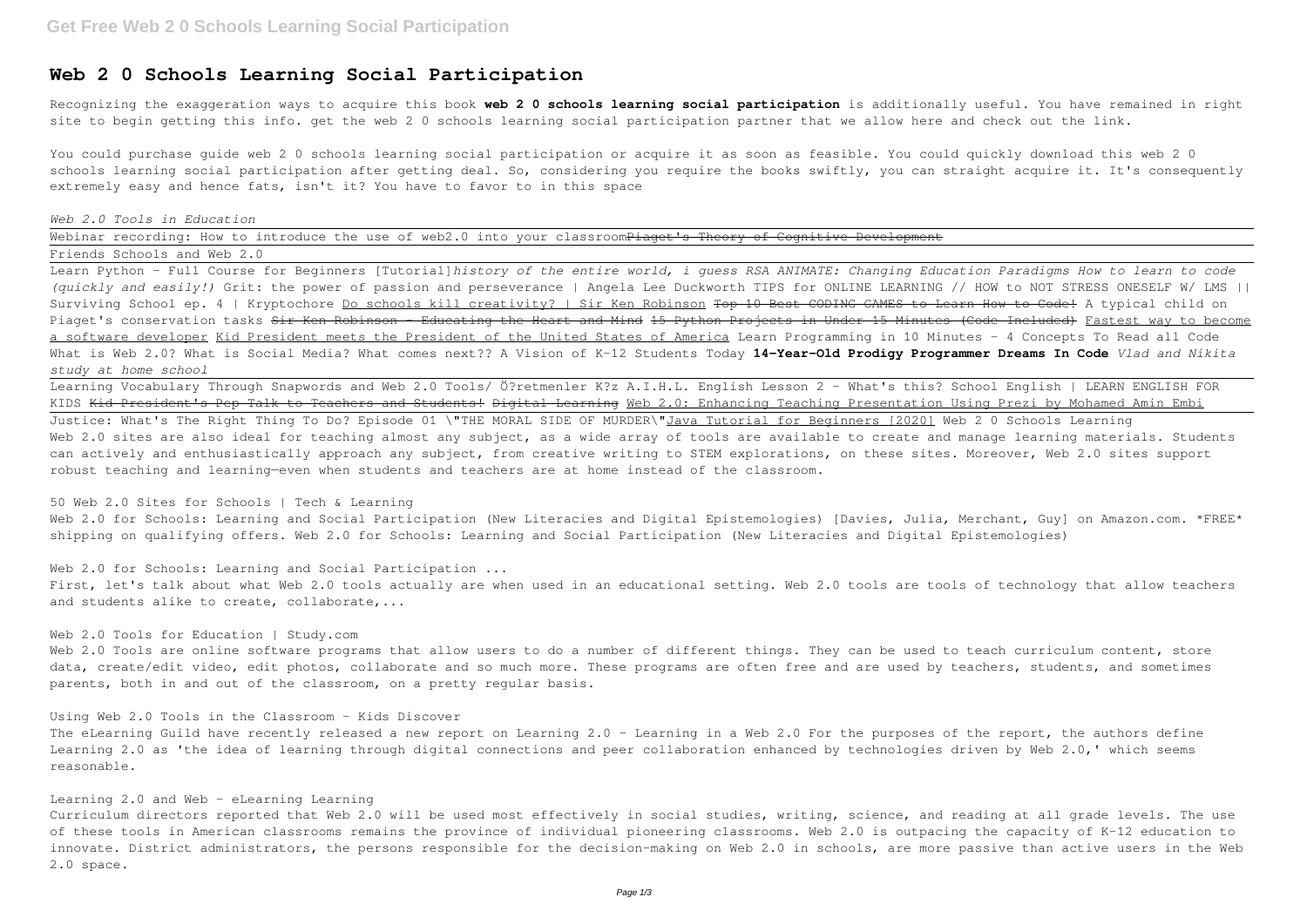# **Get Free Web 2 0 Schools Learning Social Participation**

Study Shows Web 2.0 Underutilized in Schools | Tech & Learning

Web 2.0 tools are expected to assist teachers and students to create an effective learning and teaching environment and facilitate blended learning (Majid, 2014). Web 2.0 applications are being implemented at all levels of education with the intention of enhancing learning and teaching (Anastasiades & Kotsiadis, 2013).

Learning and Teaching with Web 2.0 Applications in Saudi K  $\ldots$ 

Teachers and students are largely driving the adoption of Web 2.0 technologies in schools, but human and technological barriers are holding back the use of these as learning tools in many classrooms, according to a new study. Commissioned by Lightspeed Systems and Thinkronize Inc., creator of the kidfriendly search engine netTrekker, the study reveals that Web 2.0 technologies are making inroads into schools–but some of these technologies are being adopted faster than others.

The author argues that by encouraging schools and teachers to integrate Web 2.0 technologies into classrooms, but then making the resources inaccessible,, the districts are causing an impasse which...

What Are Some Disadvantages of Web 2.0? - Education Summer ...

## Survey shows barriers to Web 2.0 in schools

Web 2.0 applications support the principles of good teaching and learning--active participation and collaboration. To meet the learning needs of students today, educators, including school librarians, must embrace these tools in a way that supports interactive, inquiry based, technology-rich learning. School librarians can be key players in helping establish this type of learning and teaching environment by making use of the resources available.

«[...] the emergence of digital technologies and forms of online engagement that privilege interaction over information, collectively referred to under the heading of Web 2.0, raises important questions for theory and practice, and the ways in which schools and teachers might respond.

### Web 2.0 for Schools: Learning and Social Participation ...

These "Web 2.0" teaching tools aren't magical, but they may seem to defy definition at times since they save time, help you to stay organized, and often take up little space on a computer. Some of these applications are Web-based, which means that they can be accessed from any computer.

Web 2.0: New Tools, New Schools provides a comprehensive overview of the emerging Web 2.0 technologies and their use in the classroom and in professional development. Topics include blogging as a natural tool for writing instruction, wikis and their role in project collaboration, podcasting as a useful means of presenting information and ideas, and how to use Web 2.0 tools for professional development.

Web 2.0: New Tools, New Schools: Gwen Solomon, Lynne ...

Web 2.0 tools may be used in blended learning environments, which combines different learning environments such as face-to-face instruction and computer mediated learning, affording collaborative learning opportunities and further support of classroom instructions.

Web 2.0 tools strive to keep up with the different learning styles and lifestyles that all students must endure. As online education becomes an increasingly popular method of schooling, these tools give the affordable, instant access and plethora of knowledge needed to create an encompassing, student-driven environment.

How Web 2.0 Tools Have Changed Online Education - Vista ... May 26, 2015 - A collection of Web 2.0 resources that can be used in the school. See more ideas about educational technology, web 2, classroom technology.

90+ Web 2.0 for Schools ideas | educational technology ... Advantages and disadvantages of Web 2.0 in education 2/22/2016 0 Comments Unlike the Web of the 1990's, Web 2.0 tools make websites dynamic and collaborative and these are two distinct advantages that educators can leverage in the classroom to engage their students in learning.

## ERIC - EJ874143 - Student Inquiry and Web 2.0, School ...

## 101 Web 2.0 Teaching Tools | OEDB.org

Ways to Integrate Web 2.0 Technologies to Enhance ...